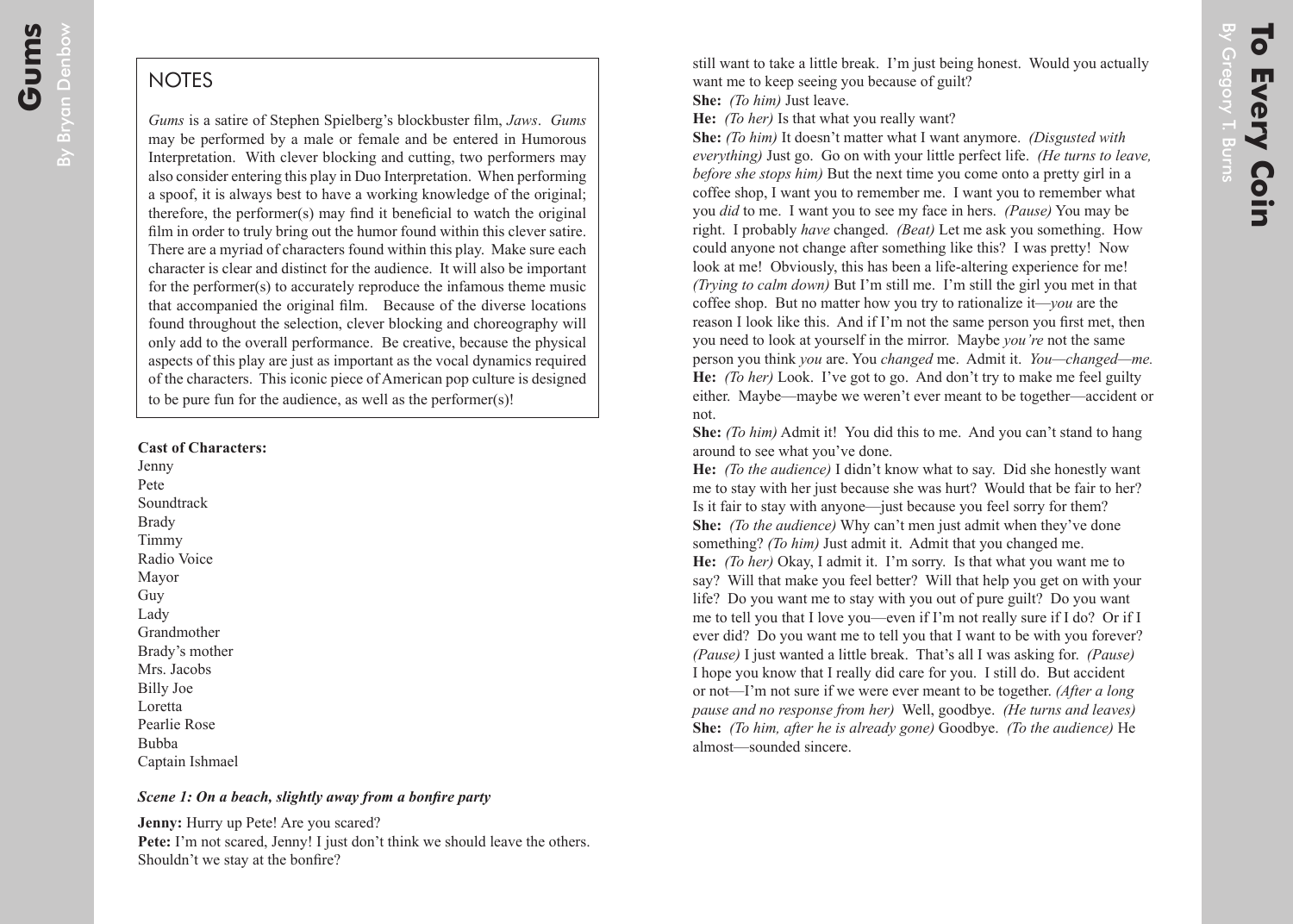**Jenny:** Come on. It's summer. Let's take a swim. **Pete:** But, it's dark. I don't think I like swimming at the beach in the middle of the night. **Jenny:** Chicken? *(She steps into the water)* The water feels great. *(She swims out, doggy paddlin*g*)* Come on in! **Pete:** Okay. But let's not stay here too long. **Soundtrack:** Dumb Dumb. **Jenny:** *(Flinches as something grazes her feet)* Something just touched my feet. **Pete:** *(Removing his shirt)* Jenny, stop playing around! **Soundtrack: Dumb Dumb Dumb Dumb. Jenny:** *(Gets pulled under for a moment)* Pete! Something's here! *(She gets pulled under again)* Pete, I think something just…! *(She gets pulled under more violently)*  **Soundtrack:** Dumb Dumb Dumb Dumb Dumb Dumb. **Jenny:** Pete! Help! Help! **Pete:** Jenny! Swim back! **Jenny:** *(Getting dragged around through the water)* Help me, Pete! It's got my legs! Help! Peeeeeeeete!

## *Scene 2: A populated beach*

*(Brady, the head lifeguard, is training Timmy, the new lifeguard. Timmy is a total surfer-dude.)*

**Brady:** As head lifeguard, I have to warn you, Timmy. Being a lifeguard on Shark Island isn't just "fun in the sun."

**Timmy:** But, at least there'll be hot girls in bikinis!

**Brady:** Not necessarily, Timmy. Take a look at that.

**Timmy:** Whoa! She's got to be at least eighty. Why would she wear a bikini?

**Brady:** That's Michelle. She's only twenty-two. She likes to tan. **Radio Voice:** Brady, we have a problem on the beach—about two feet from your location.

**Brady:** *(Into radio)* Ten-Four. I'll be right there. *(To Timmy)* This is what we're here for! Let's move!

*(They run in slow-motion a few feet.)*

**Brady:** *(To the onlookers)* Nothing to see here! Nothing to see here! *(To Pete)* What's the problem? **Pete:** It's my girlfriend, Jenny. We went swimming last night and... **Brady:** How long has she been missing? **Jenny:** I'm right here. **Pete:** She was attacked.